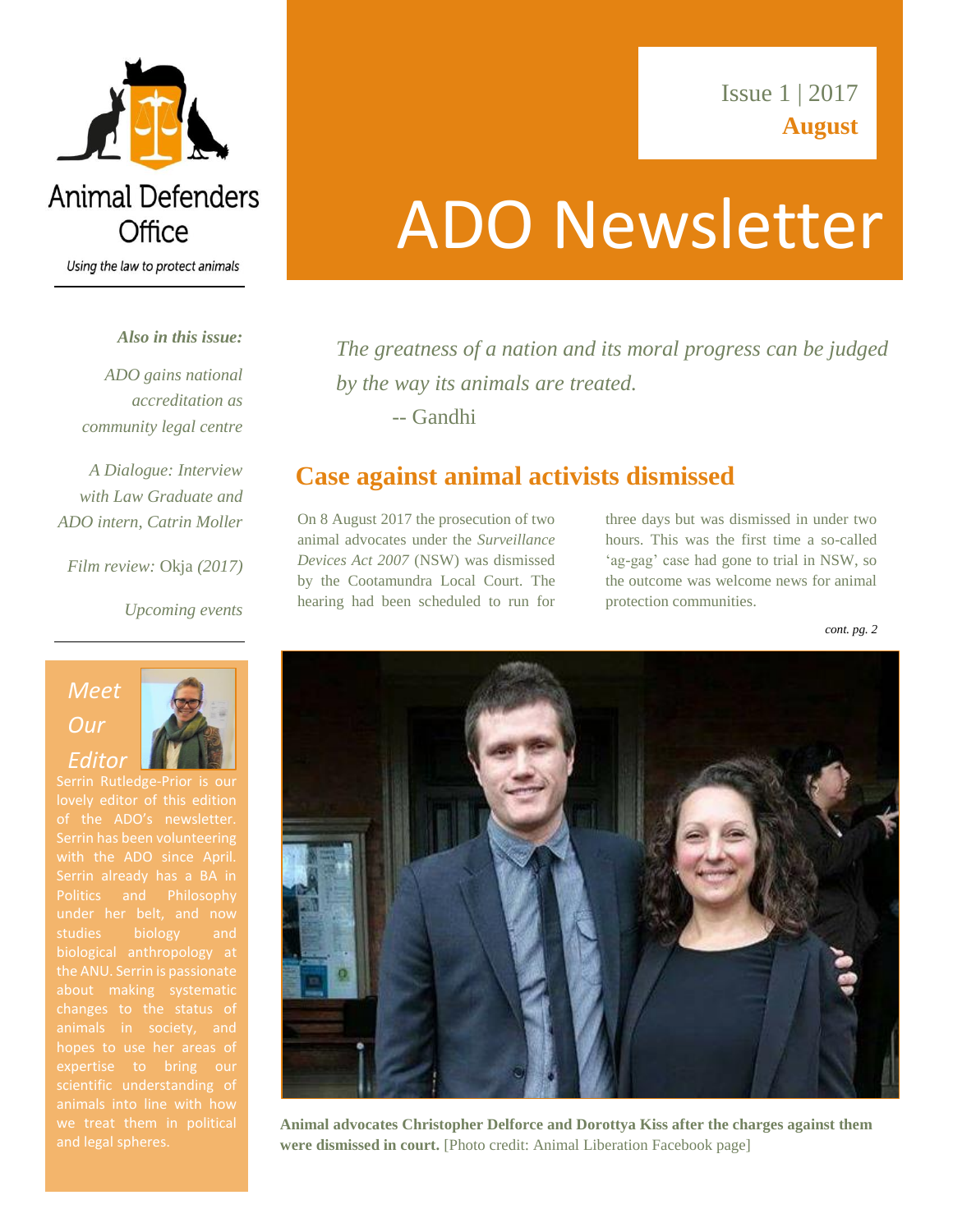### *Animal law in the news*

Legislation will soon be introduced in the ACT to due to its inherent animal welfare concerns. The ban will take effect from 1 July 2018. **Show your support for the decision by writing to the ACT's Attorney General**, Mr Gordon Ramsay, to commend him on the decision to is implemented.

New York City has passed a new law that bans the animal' in circus performances - including kangaroos! It took campaigners 11 years to pass the law.

Meanwhile in Australia, of the Animal Justice Party in the NSW Parliament, and Alex Greenwich, Independent bill to ban animal **your support for the proposed law by downloading and signing their petition**: [https://goo.gl/aEDN9j.](https://goo.gl/aEDN9j)

Christopher Delforce and Dorottya Kiss were charged with various offences under the *Surveillance Devices Act 2007* (NSW) ("the Act"), in relation to certain intensive piggeries in NSW. The Act deals with the 'installation [and] use...of surveillance devices'. It also aims 'to restrict the...publication and communication of information obtained through ... surveillance devices'.

Eminent barrister Peter Singleton represented Mr Delforce in the hearing. He began by arguing that the prosecution had not complied with a technical requirement that was there to protect people whom the State had accused of serious offences. The Magistrate was

persuaded and subsequently dismissed

persuaded and dismissed the hearing, acknowledging that the technical requirement had been placed in the legislation by Parliament, and was no insignificant matter. The Magistrate then found it just and reasonable to award costs in favour of the two defendants. He said he was disappointed the two defendants had to undergo the stress and possible damage to their reputations associated with this trial.

Representatives from the ADO were the solicitors on the record. We congratulate Mr Delforce and Ms Kiss for the courage they have shown throughout this drawnout and stressful process.

### **ADO Gains National Accreditation** abo danis requonal accio

In an exciting development for animal law and in an exempt development for animal raw<br>in Australia, the ADO has been awarded m riastiana, the ribe that seem awarded accreditation by the National Association of costs in favour of the accused persons, Community Legal Centres! This is a major with the pair of the pairs of the pairs of the pairs of the pairs of the pairs of the pairs of the pairs of the pairs of the pairs of the pairs of the pairs of the pairs of the pairs of the pairs of the pairs of the pairs centre specialising in animal law in NSW and the ACT. volunteer law practice. Now the ADO is the first accredited national community legal

Without this formal recognition we would not have been able to continue to operate, and to give animals a voice from 'within' the system.

The National Accreditation Scheme is an industry based certification process that supports and recognises good practice in the delivery of community legal services.

We thank all our wonderful volunteers who have helped us along the way, as well as CLCNSW, NACLC and Voiceless for their



**Members of the ADO Board with the accreditation certificate**

**A shiny new accreditation sticker!**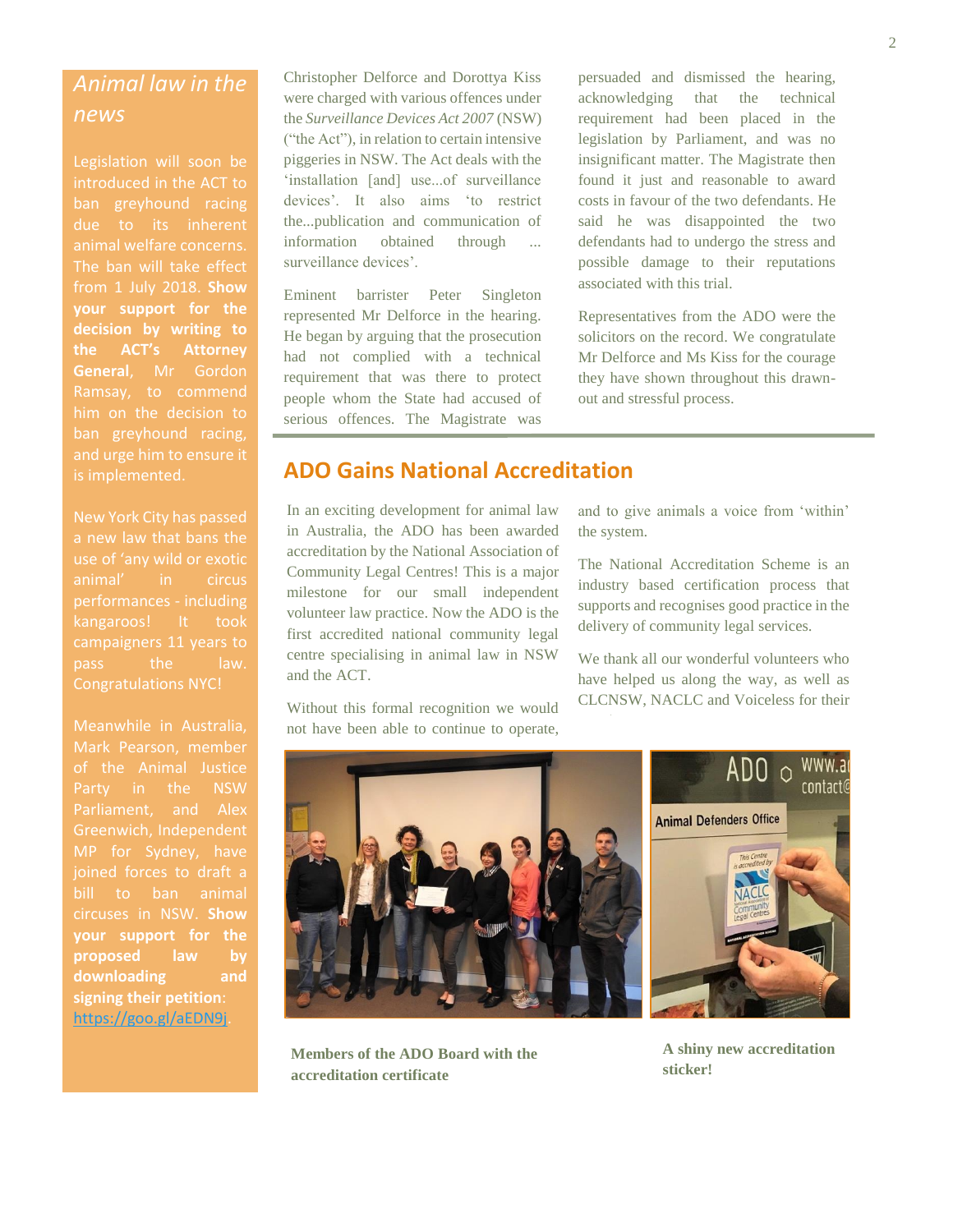# A DIALOGUE

### **Interview with Catrin Moller, Law Graduate and PLT Intern at the ADO**

Welcome to *A DIALOGUE*, where we interview people who have made a contribution to animal law and animal protection.

First up is **Catrin Moller**, a law graduate from South Australia who has just completed the practical component of her Graduate Diploma of Legal Practice (GDLP) with the ADO. Originally a Perth native, Catrin has lived in California, where her father worked as an agronomist, and Adelaide, where she completed her tertiary studies in Commerce and Law at the University of Adelaide.

The decision to study law, Catrin explains, was inspired by a long-held belief in the importance of the principle of justice:

*I've always believed in fairness and equality. I was the second oldest of four kids and so I think I took on the role of ensuring everything was always fair and equal for all of us. Throughout my adult life I have continued to believe in these core concepts and the equal opportunity for all people and living things, regardless of gender, age, economic status, [or] species.*

Catrin's interest in animal law was inspired by a subject called 'Animals and the Law' which she studied at the University of Adelaide.

Catrin also learnt much about the rights of individuals, both human and nonhuman, whilst on exchange in Sweden.

When asked about the importance of nonhumans in her life, Catrin mentions a childhood of companion animals:

*Rabbits, cats, dogs, fish, hermit crabs… you name it and we probably had one!*

Then a few years ago Catrin adopted a dog, Indianna. This was when Catrin "realised the range of emotions ['Indi'] could show and how similar she truly is to humans."

Given these interests in animals and the law, an internship with the ADO seemed the perfect fit (until, that is, Catrin had to experience first-hand Canberra's fearful winter weather!).

Having now completed her Practical Legal Training with the ADO, Catrin is interested in finding a job where she can use her law and commerce experience in an animal-related field. Catrin knows that this may mean volunteering, given the current niche status of animal law. In the meantime, she plans to continue with her role on the Animal Law Committee of the Law Society of South Australia.

On the topic of the animal protection movement more generally, Catrin has this to say to those who argue that we should be addressing the problems faced by humans before we focus on the plight of nonhuman animals:

*I believe we can focus on more than one issue at a time. Of course, there are many injustices within the human race, but that shouldn't stop us from*



**Catrin at the ADO office in Canberra**

*also fighting for the voiceless at the same time. As seen with many issues throughout Australia and worldwide, it takes time for change to occur. The issue of animal welfare is long standing and progress has been slow and so the fight must continue.* 

We asked Catrin what changes she would like to see—what the ideal outcome of this fight for the voiceless would be. First up for Catrin is the legal status of nonhuman animals: "I'd like to see animals legally recognised as sentient beings in Australia!" She also pointed out the continuing importance of educating members of the public about what really goes on behind the scenes with those animals who are a part of the agricultural industry, so that people can "make a more informed choice as to whether or not they will continue to fund these industries".

We thank Catrin for her amazing contribution to our Centre, and wish her the very best of luck with her future endeavours in animal law and beyond.